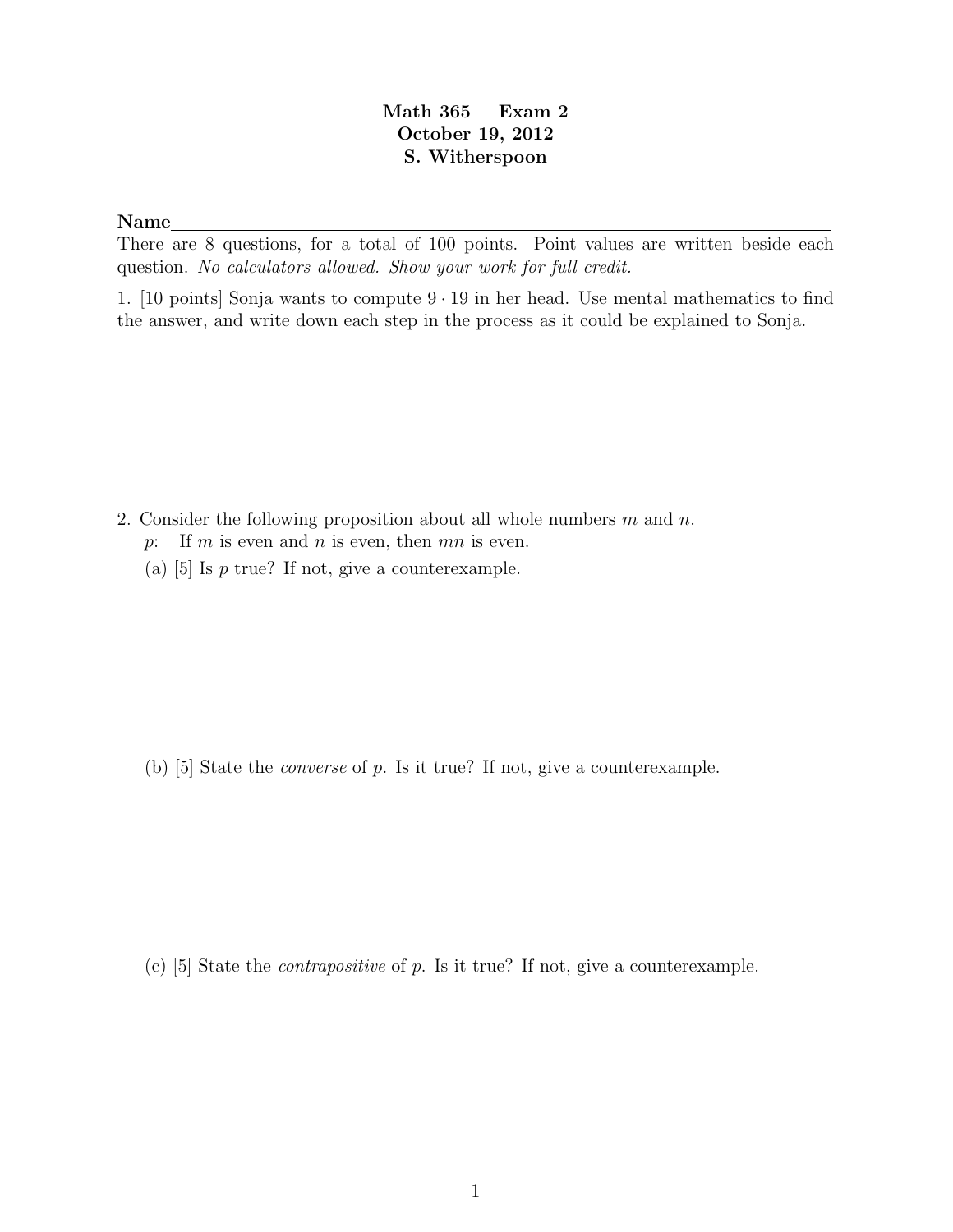3. How many one-to-one correspondences are there between the sets  $\{a, b, c, d, e\}$  and  ${1, 2, 3, 4, 5}$  if

(a) [5] in each correspondence, a must correspond to 1?

(b) [5] in each correspondence, a must correspond to an even number and b must correspond to an odd number?

4. [15] Short answer. For each, answer the following question, filling in the blank with "yes" or "no". Is the number  $142,296$  divisible by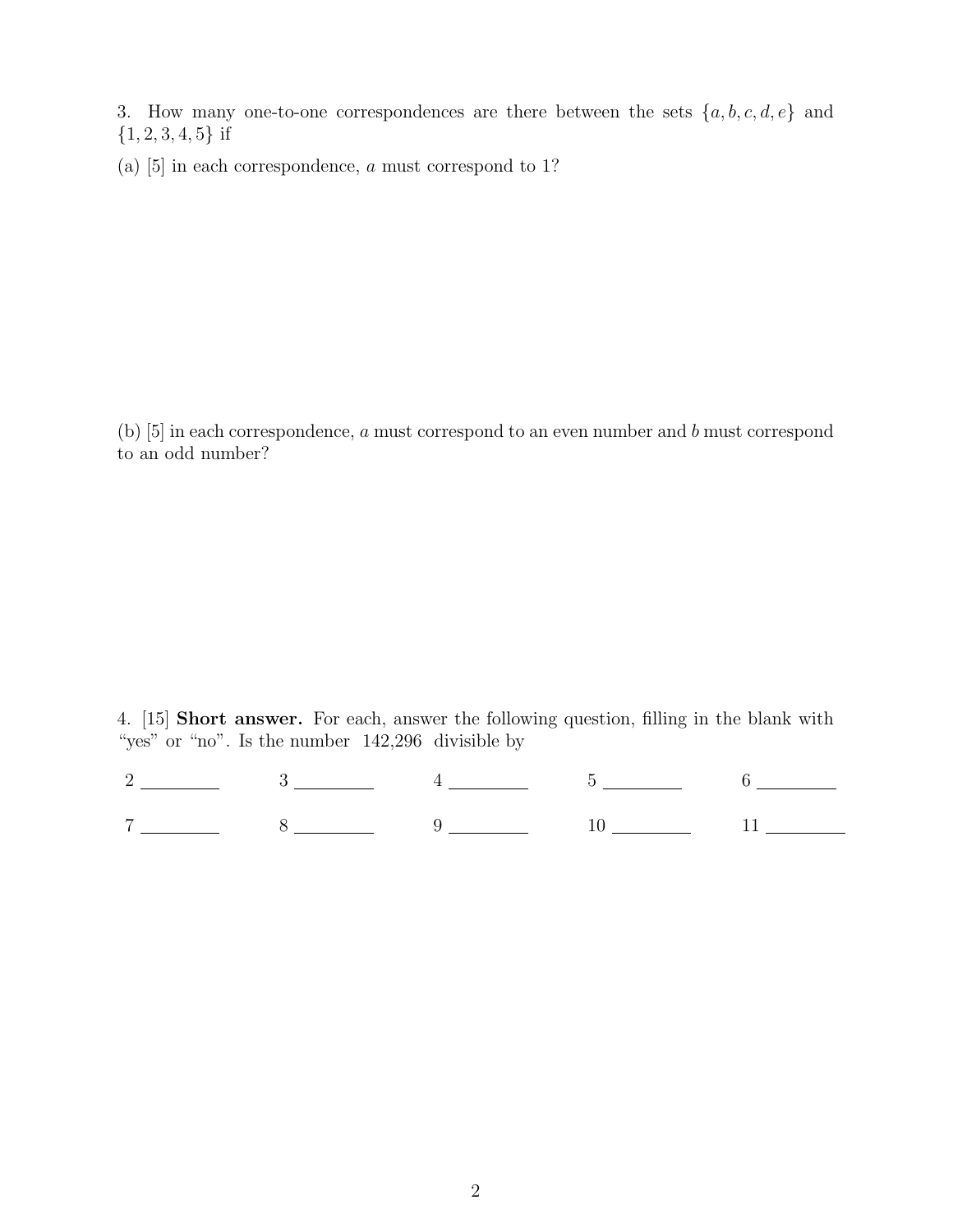5. Fifty students majoring in biology, chemistry or physics were given a survey. There were 6 students double-majoring in biology and chemistry. No students double-majored in biology and physics, and there were no triple majors. There were 22 students majoring in biology, 12 in chemistry, and 24 in physics (these numbers include double majors). (a) [5] Draw a Venn diagram to illustrate the information given.

(b) [5] How many students double-majored in chemistry and physics?

(c) [5] How many students majored only in chemistry (i.e. not including double majors)?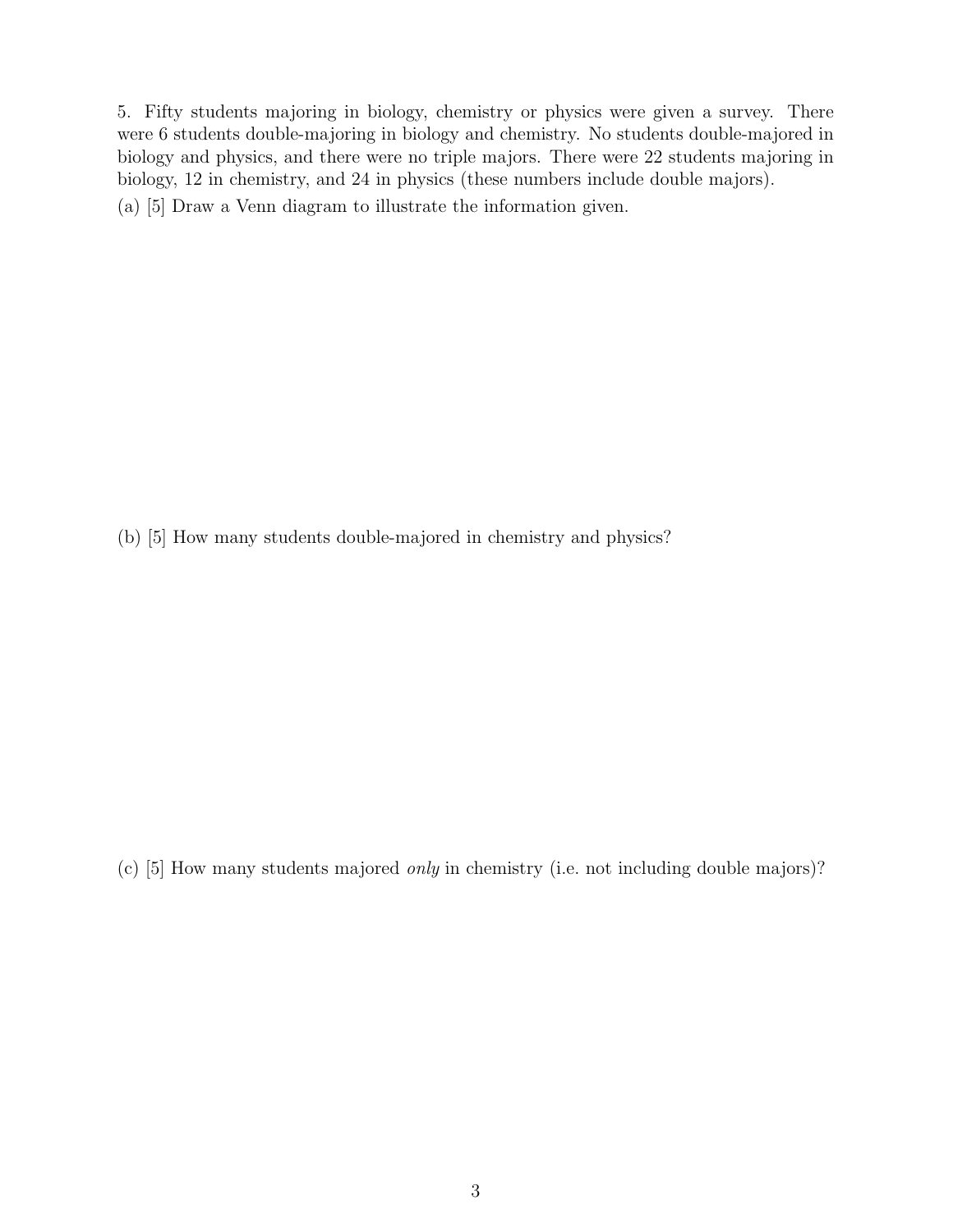6. [10] For each of the following numbers, state whether it is prime or composite.

101 14,641  $2^7 - 1$  $5\cdot 7\cdot 11 + 11\cdot 13\cdot 17$  $15! + 7$ 

7. [10] A movie theater starts two movies at 7 pm. The first movie lasts 75 minutes, and the second movie lasts 90 minutes. If these movies run continuously all night, what time will it be when they start at the same time again?